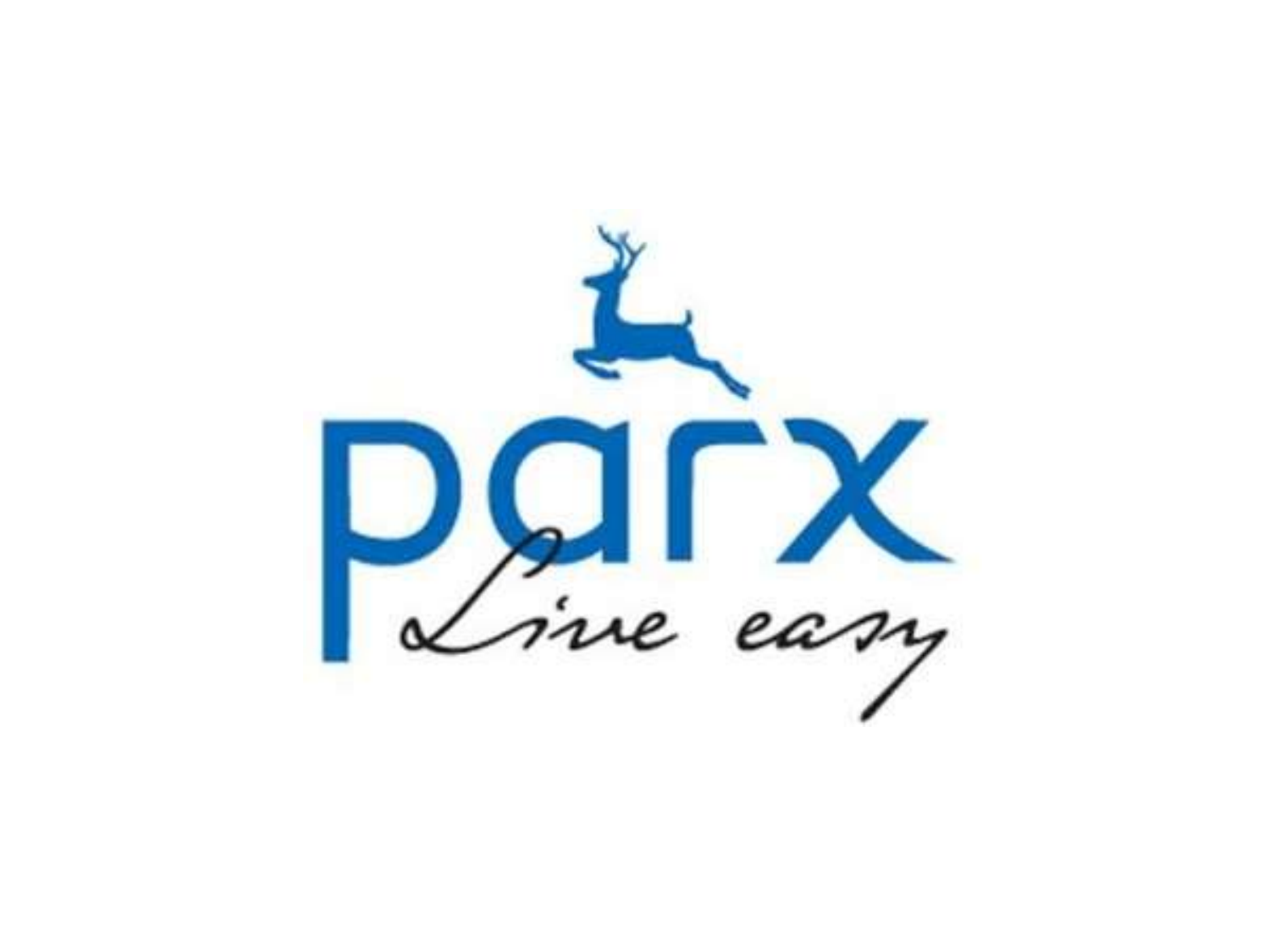#### **POLY COTTON WHITE T-SHIRTS**

Poly Cotton Material for comfort and Polo T-Shirt has a polo color, short sleeves, short button placket, vented hem with back hem longer than front. easy maintenance.

| <b>SIZE</b>  | <b>CHART</b> |
|--------------|--------------|
| <b>XS</b>    | 36           |
| $\mathsf{S}$ | 38           |
| M            | 40           |
| L            | 42           |
| <b>XL</b>    | 44           |
| <b>XXL</b>   | 46           |
| <b>XXXL</b>  | 48           |



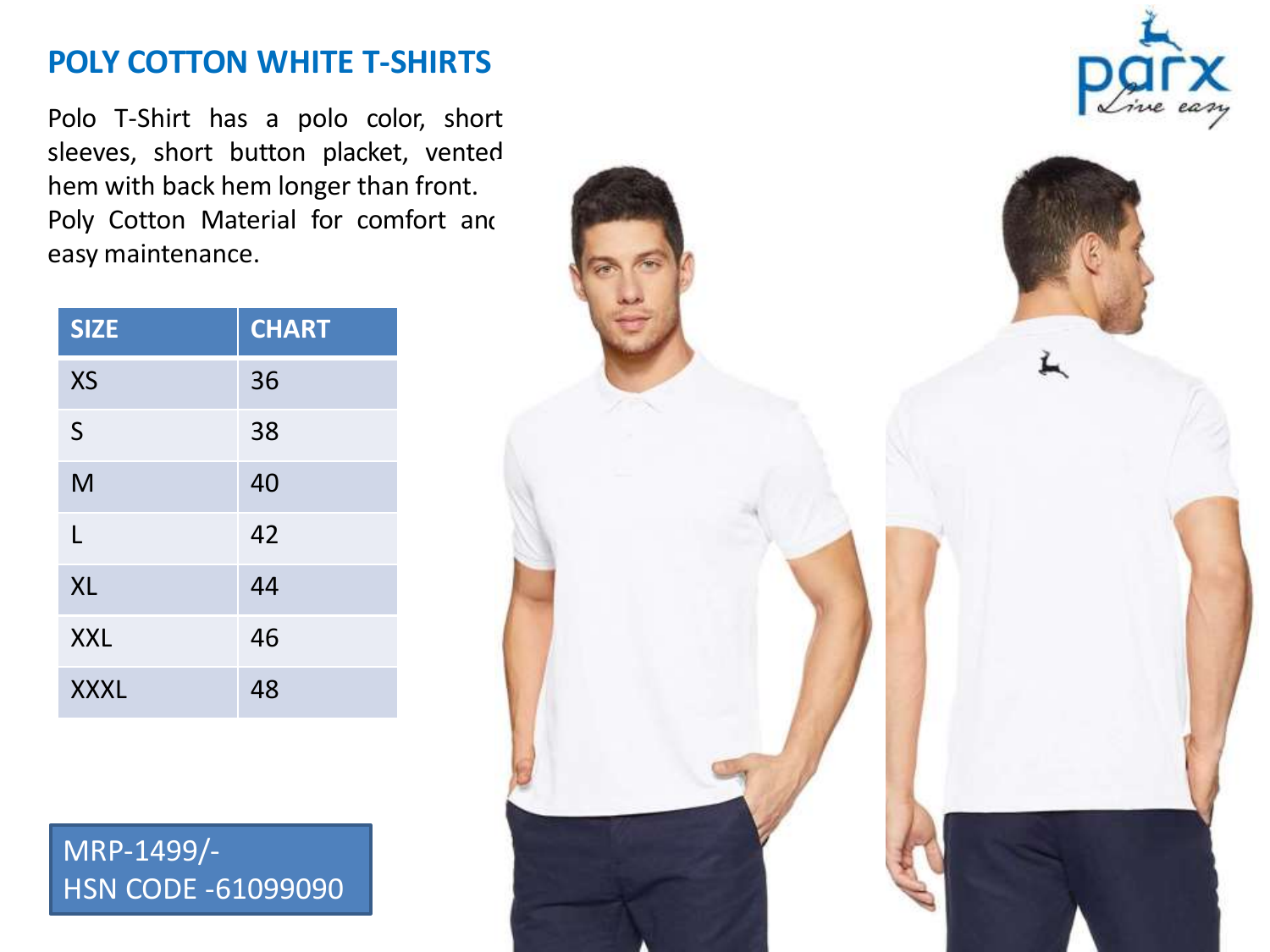#### **POLY COTTON GREY T-SHIRT**

Polo T-Shirt has a polo color, short sleeves, short button placket, vented hem with back hem longer than front. Poly Cotton Material for comfort and easy maintenance.

| <b>SIZE</b>  | <b>CHART</b> |
|--------------|--------------|
| <b>XS</b>    | 36           |
| $\mathsf{S}$ | 38           |
| M            | 40           |
| L            | 42           |
| <b>XL</b>    | 44           |
| <b>XXL</b>   | 46           |
| <b>XXXL</b>  | 48           |



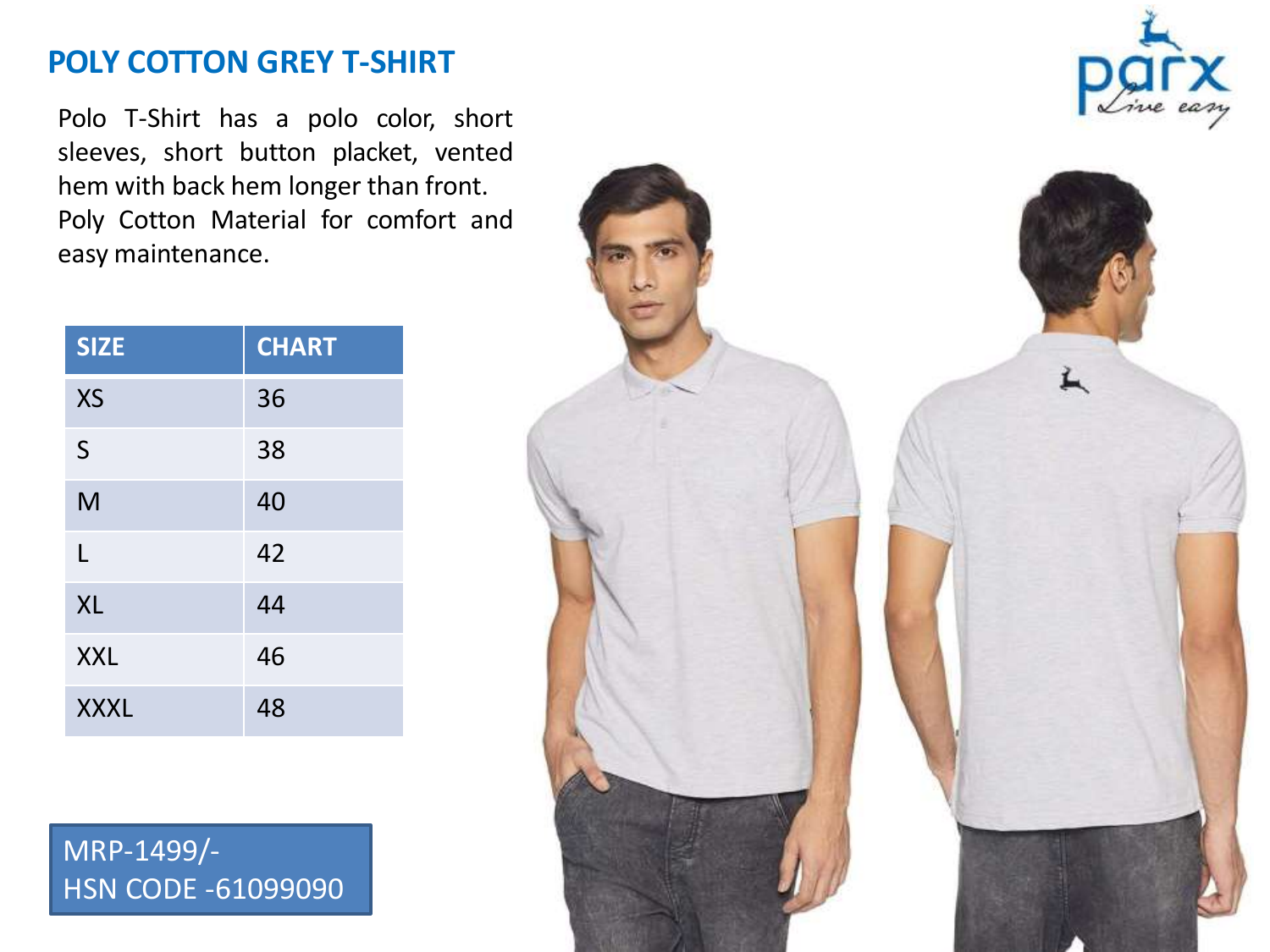#### **POLY COTTON BLACK T-SHIRT**

Polo T-Shirt has a polo color, short sleeves, short button placket, vented hem with back hem longer than front. Poly Cotton Material for comfort and easy maintenance.

| <b>SIZE</b>  | <b>CHART</b> |
|--------------|--------------|
| <b>XS</b>    | 36           |
| $\mathsf{S}$ | 38           |
| M            | 40           |
| L            | 42           |
| <b>XL</b>    | 44           |
| <b>XXL</b>   | 46           |
| <b>XXXL</b>  | 48           |



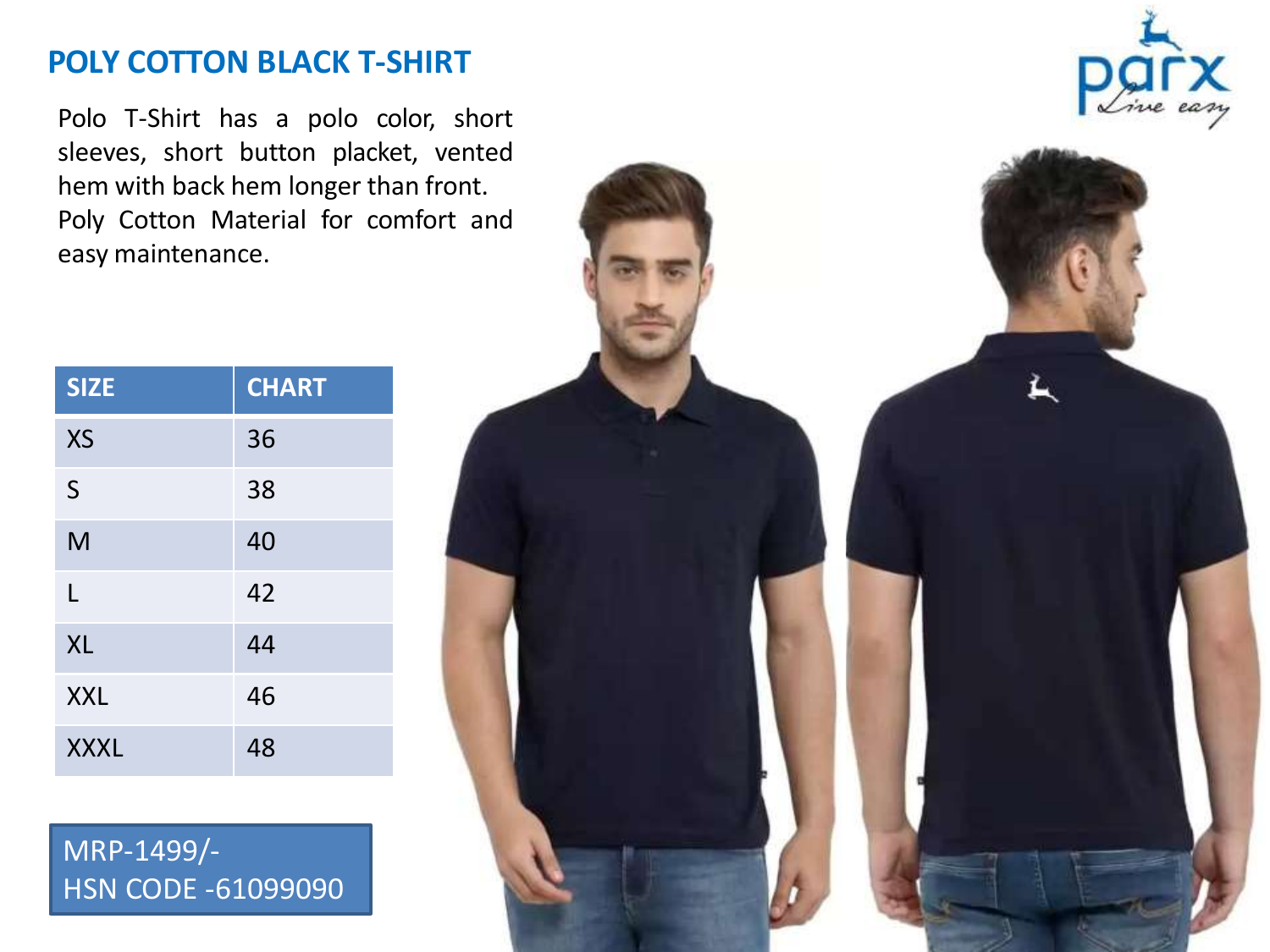### **POLY COTTON BLUE T-SHIRTS**

Polo T-Shirt has a polo color, short sleeves, short button placket, vented hem with back hem longer than front. Poly Cotton Material for comfort and easy maintenance.

| <b>SIZE</b>  | <b>CHART</b> |
|--------------|--------------|
| <b>XS</b>    | 36           |
| $\mathsf{S}$ | 38           |
| M            | 40           |
| L            | 42           |
| <b>XL</b>    | 44           |
| <b>XXL</b>   | 46           |
| <b>XXXL</b>  | 48           |



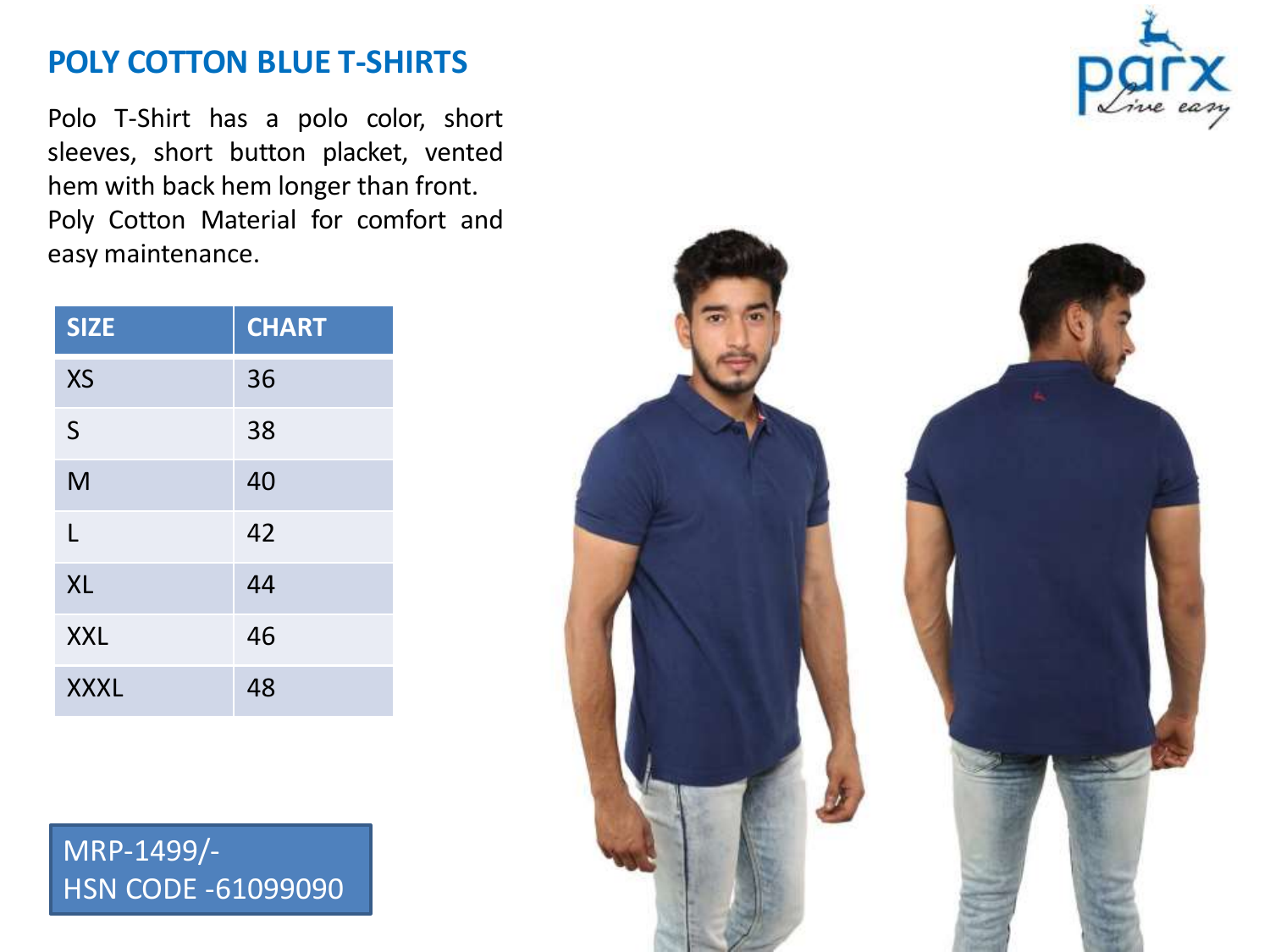### **POLY COTTON MAROON T-SHIRTS**

Polo T-Shirt has a polo color, short sleeves, short button placket, vented hem with back hem longer than front. Poly Cotton Material for comfort and easy maintenance.

| <b>SIZE</b>  | <b>CHART</b> |
|--------------|--------------|
| <b>XS</b>    | 36           |
| $\mathsf{S}$ | 38           |
| M            | 40           |
| L            | 42           |
| <b>XL</b>    | 44           |
| <b>XXL</b>   | 46           |
| <b>XXXL</b>  | 48           |



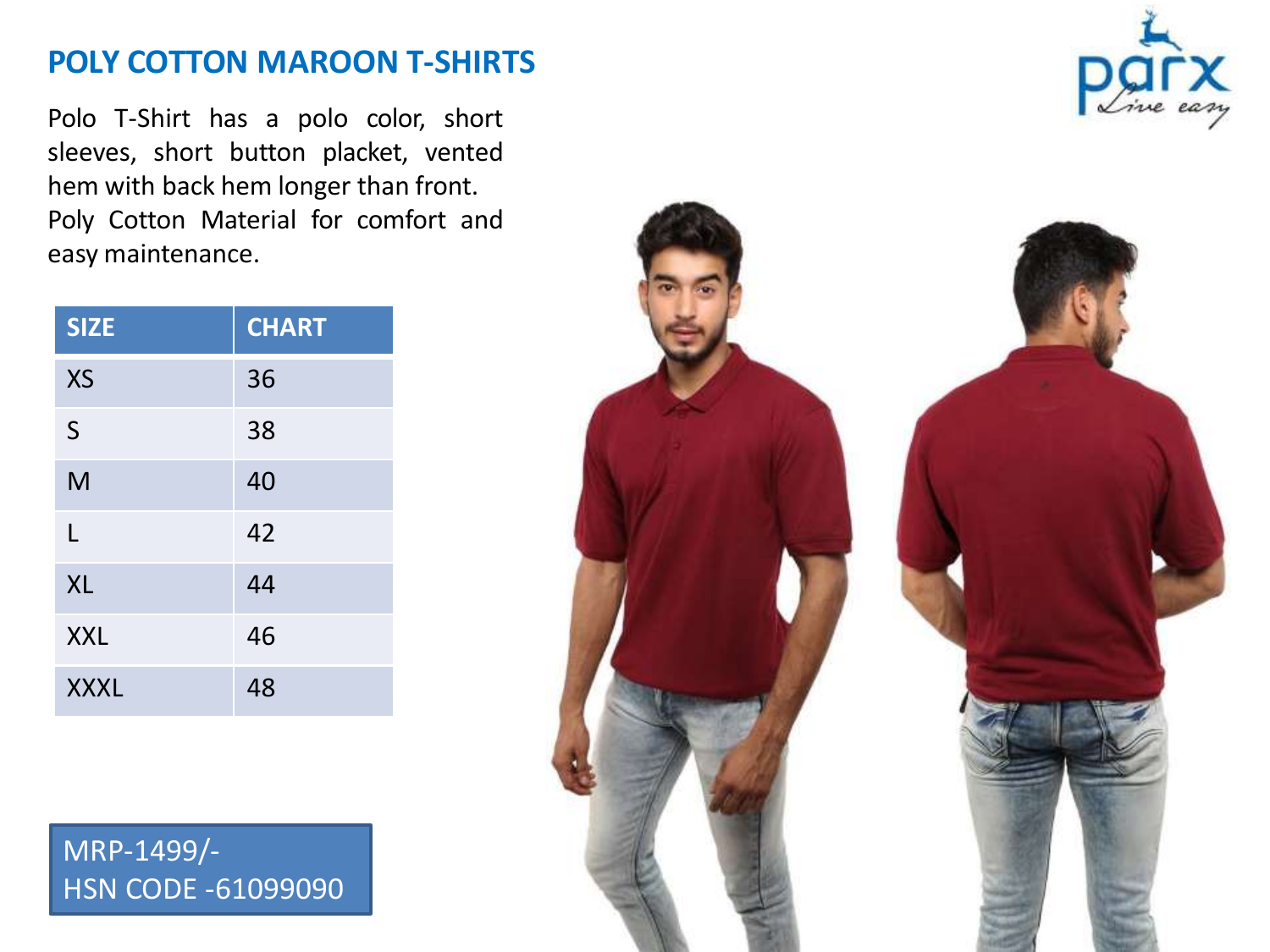#### **POLY COTTON YELLOW T-SHIRTS**

Polo T-Shirt has a polo color, short sleeves, short button placket, vented hem with back hem longer than front Poly Cotton Material for comfort easy maintenance.

| <b>SIZE</b> | <b>CHART</b> |
|-------------|--------------|
| <b>XS</b>   | 36           |
| S           | 38           |
| M           | 40           |
| L           | 42           |
| <b>XL</b>   | 44           |
| <b>XXL</b>  | 46           |
| <b>XXXL</b> | 48           |



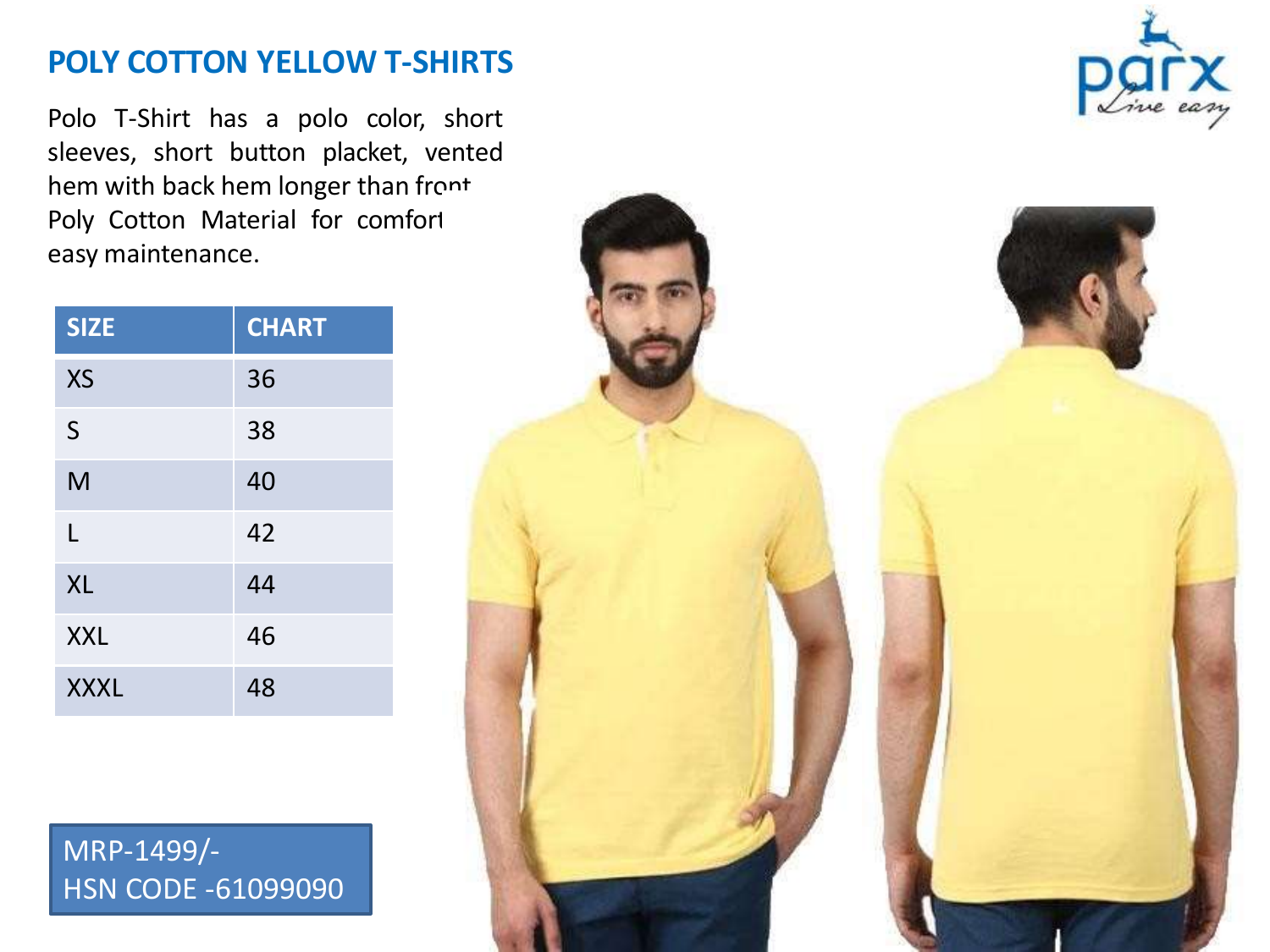#### **POLY COTTON RED T-SHIRTS**

Polo T-Shirt has a polo color, short sleeves, short button placket, vented hem with back hem longer than front. Poly Cotton Material for comfort and easy maintenance.

| <b>SIZE</b>  | <b>CHART</b> |
|--------------|--------------|
| <b>XS</b>    | 36           |
| $\mathsf{S}$ | 38           |
| M            | 40           |
| L            | 42           |
| <b>XL</b>    | 44           |
| <b>XXL</b>   | 46           |
| <b>XXXL</b>  | 48           |



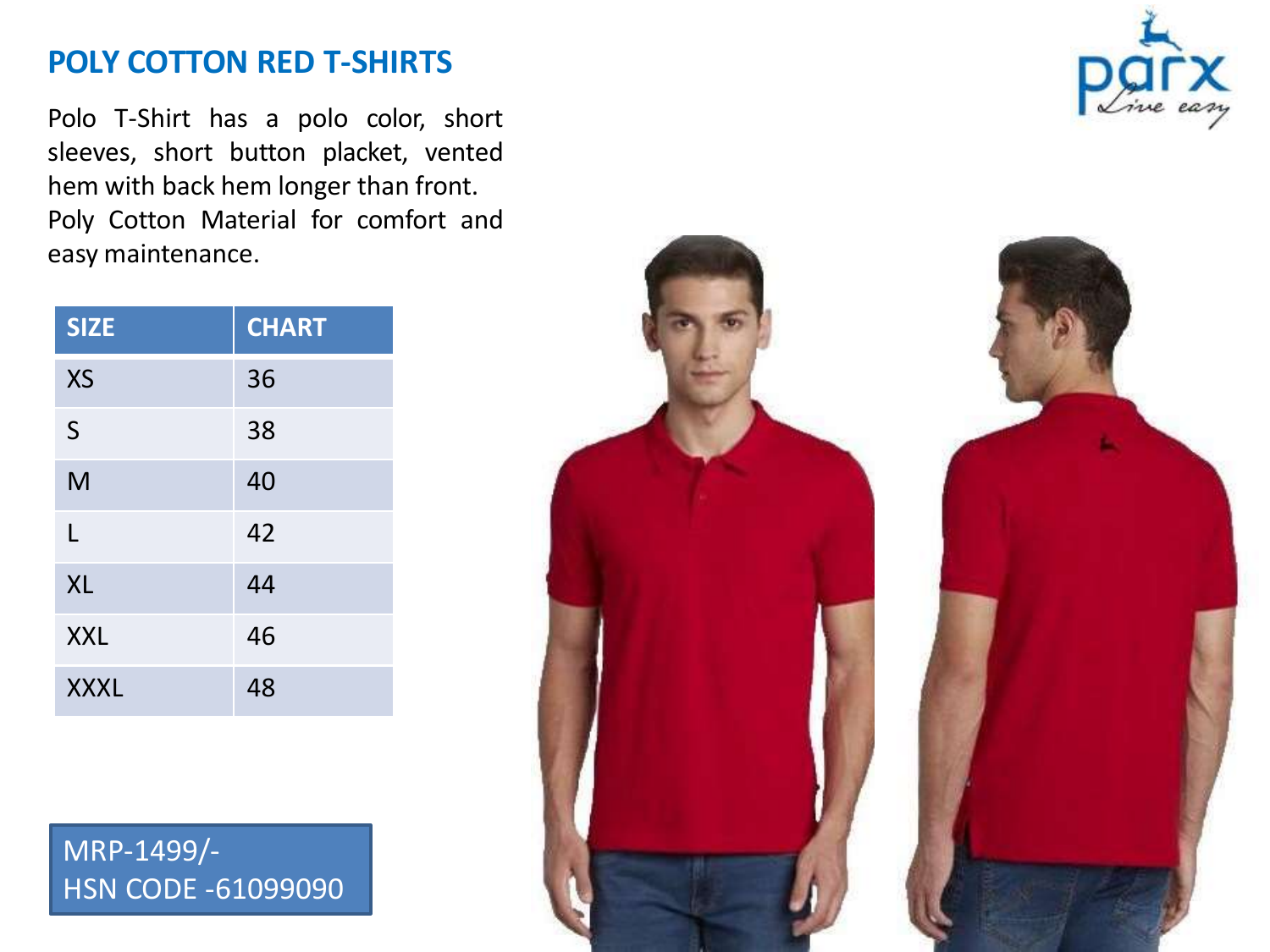### **POLY COTTON SEAPORT T-SHIRTS**

Polo T-Shirt has a polo color, short sleeves, short button placket, vented hem with back hem longer than front. Poly Cotton Material for comfort and easy maintenance.





| <b>SIZE</b>  | <b>CHART</b> |
|--------------|--------------|
| <b>XS</b>    | 36           |
| $\mathsf{S}$ | 38           |
| M            | 40           |
| L            | 42           |
| <b>XL</b>    | 44           |
| <b>XXL</b>   | 46           |
| <b>XXXL</b>  | 48           |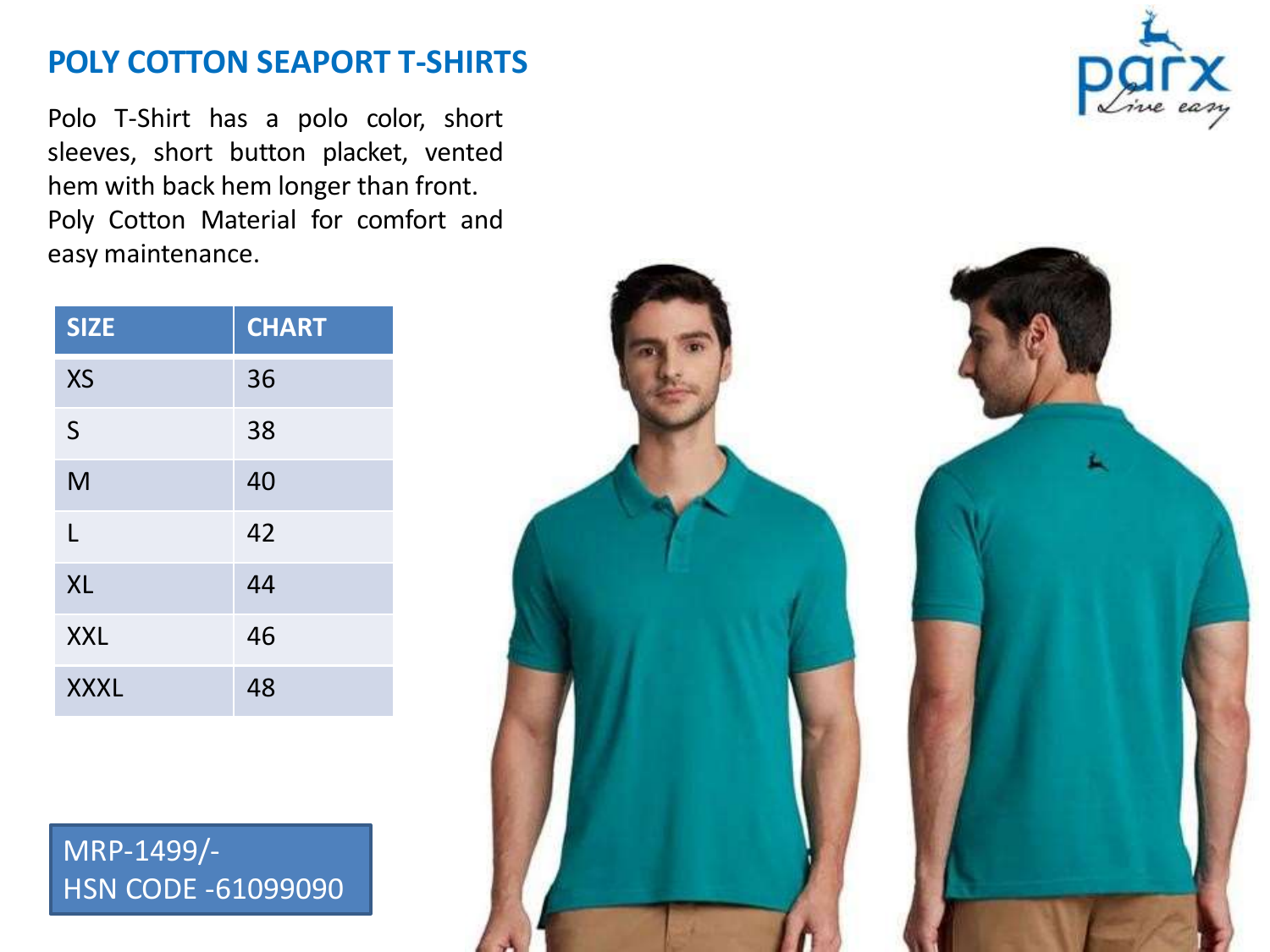#### **POLY COTTON CHARCOAL GREY T-SHIRTS**

Polo T-Shirt has a polo color, short sleeves, short button placket, vented hem with back hem longer than front. Poly Cotton Material for comfort and easy maintenance.

| <b>SIZE</b>  | <b>CHART</b> |
|--------------|--------------|
| <b>XS</b>    | 36           |
| $\mathsf{S}$ | 38           |
| M            | 40           |
| L            | 42           |
| <b>XL</b>    | 44           |
| <b>XXL</b>   | 46           |
| <b>XXXL</b>  | 48           |